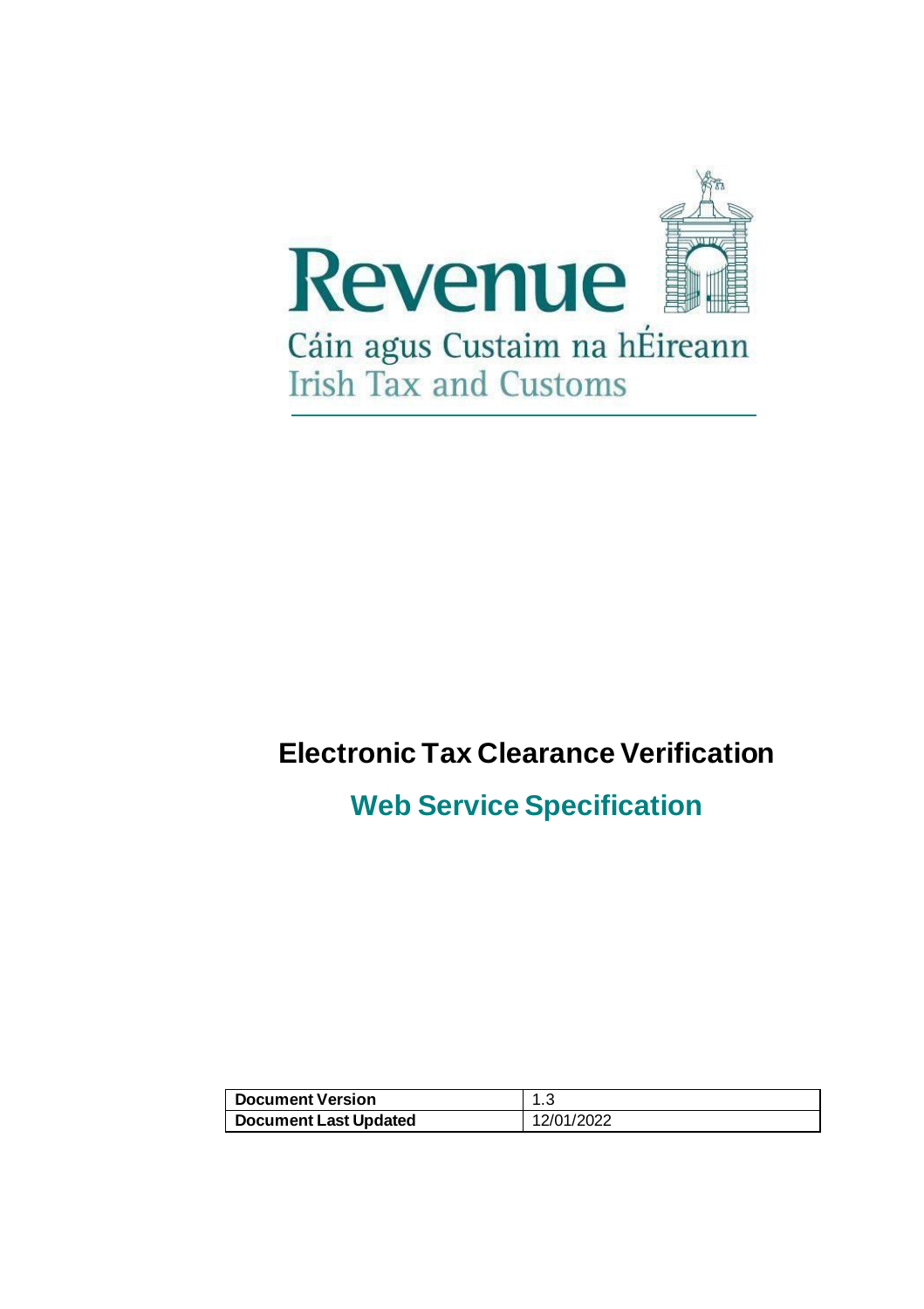

## Contents

| 0                       |       |  |  |  |  |  |
|-------------------------|-------|--|--|--|--|--|
|                         |       |  |  |  |  |  |
|                         |       |  |  |  |  |  |
|                         |       |  |  |  |  |  |
| $\mathbf{1}$            |       |  |  |  |  |  |
|                         | 1.1   |  |  |  |  |  |
|                         | 1.2   |  |  |  |  |  |
|                         |       |  |  |  |  |  |
| $\overline{2}$          |       |  |  |  |  |  |
|                         | 2.1   |  |  |  |  |  |
|                         | 2.1.1 |  |  |  |  |  |
|                         | 2.1.2 |  |  |  |  |  |
|                         | 2.1.3 |  |  |  |  |  |
| 2.2                     |       |  |  |  |  |  |
|                         | 2.2.1 |  |  |  |  |  |
|                         | 2.2.2 |  |  |  |  |  |
|                         | 2.2.3 |  |  |  |  |  |
|                         | 2.2.4 |  |  |  |  |  |
| $\overline{\mathbf{3}}$ |       |  |  |  |  |  |
|                         | 3.1   |  |  |  |  |  |
|                         | 3.2   |  |  |  |  |  |
|                         | 3.3   |  |  |  |  |  |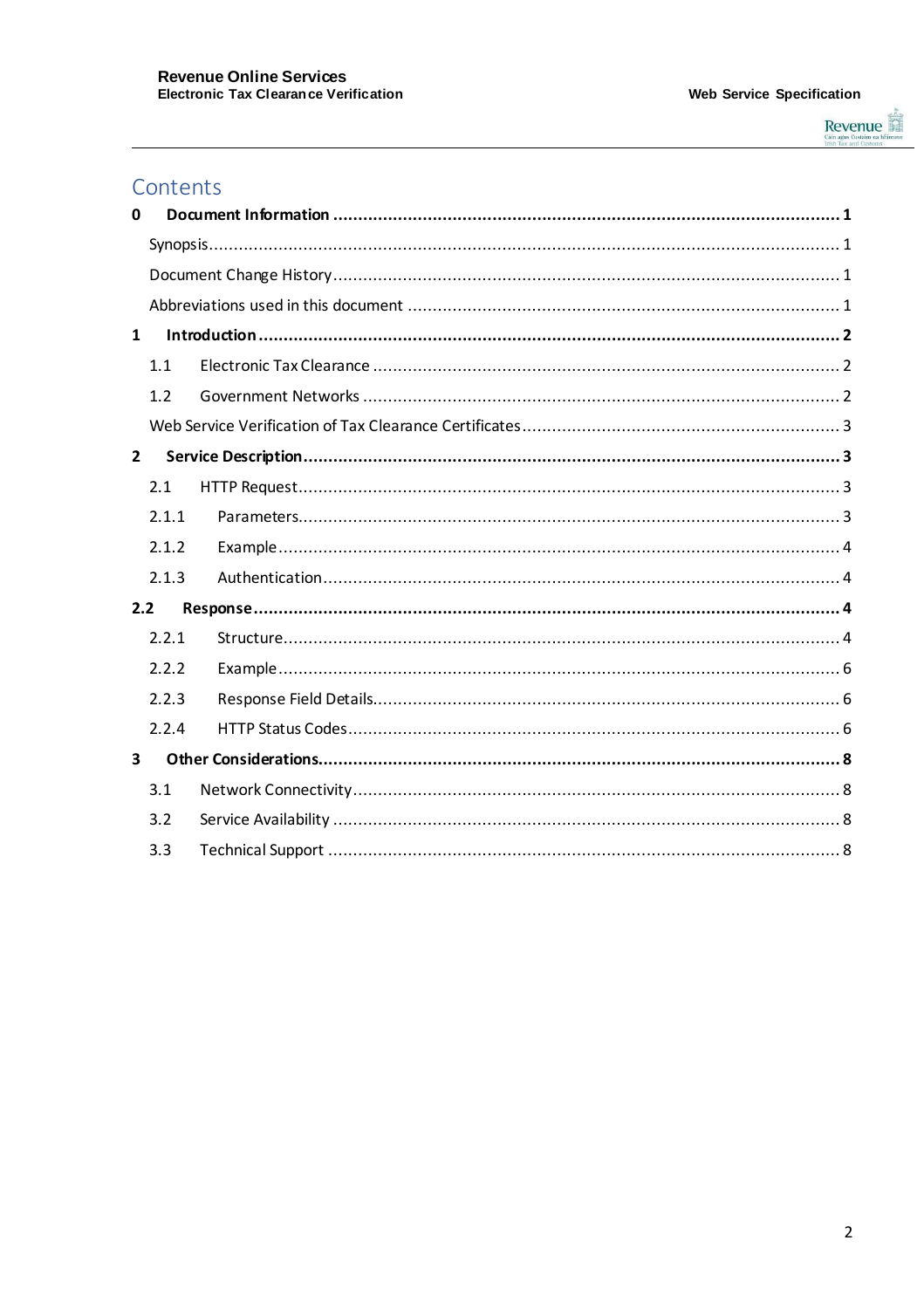## <span id="page-2-0"></span>0 Document Information

## <span id="page-2-1"></span>**Synopsis**

This document contains information regarding testing of the third party verification web service for electronic Tax Clearance Certificates.

## <span id="page-2-2"></span>**Document Change History**

| <b>Version Number</b> | <b>Sections Affected</b> | <b>Change Description</b>                                                                                                 | <b>Date</b> |
|-----------------------|--------------------------|---------------------------------------------------------------------------------------------------------------------------|-------------|
| 1.0                   | ALL                      | <b>Initial Version of Document</b>                                                                                        | 10/09/2015  |
| 1.1                   | 2.1.1                    | Updated to reflect the fact that old<br>style VAT Numbers are valid. Also<br>updated letters in Tax Reference<br>Numbers. | 12/10/2017  |
| 1.2                   | 2.1.1                    | Updated to reflect that there are 5<br>taxRefnumber formats                                                               | 29/06/2021  |
| 1.3                   | 2.1                      | Updated HTTP requests to use<br>correct URL                                                                               | 12/01/2022  |

#### **Table 0-1: Change History**

## <span id="page-2-3"></span>**Abbreviations used in this document**

#### **Table 0-2: Acronyms and Abbreviations List**

| Abbreviation | <b>Description</b>                     |
|--------------|----------------------------------------|
| GN           | <b>Government Networks</b>             |
| <b>HTTP</b>  | <b>Hypertext Transfer Protocol</b>     |
| <b>JSON</b>  | JavaScript Object Notation             |
| <b>PPSN</b>  | <b>Personal Public Service Number</b>  |
| <b>REST</b>  | <b>Representational State Transfer</b> |
| <b>TRN</b>   | <b>Tax Reference Number</b>            |
| <b>PSB</b>   | <b>Public Sector Body</b>              |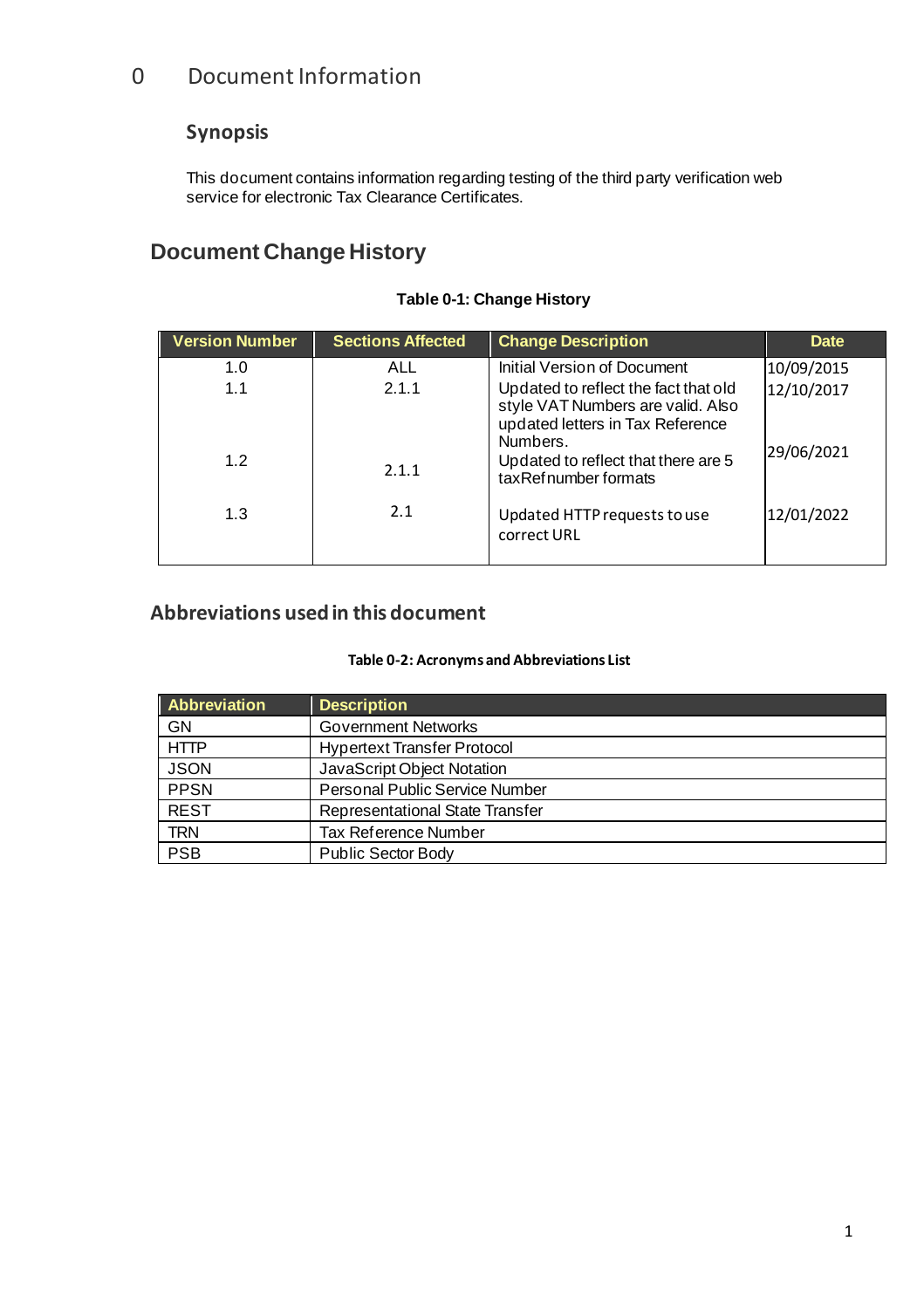

## <span id="page-3-0"></span>**1 Introduction**

Revenue will enable Public Sector Bodies (PSBs) to verify the Tax Clearance Certificates of customers electronically over Government Networks using a secure web service.

#### <span id="page-3-1"></span>**1.1 Electronic Tax Clearance**

The electronic Tax Clearance project is designed to give effect to the legislative provisions of S95 of Finance Act 2014; which provided for electronic tax clearance and for review and rescission of tax clearance certificates.

It will provide a more up-to-date picture of a customer's Tax Clearance Certificate status on a given date and will reduce the opportunity for persons to trade on a printed Tax Clearance Certificate, which might have no bearing on the person's current Tax Clearance Certificate status.

#### <span id="page-3-2"></span>**1.2 Government Networks**

Government Networks (GN) is a private, managed, wide area network (WAN) connecting Government PSBs on a data, voice and video capable network.

GN is designed primarily to support existing and future Government applications and to facilitate easy, efficient, secure and reliable communication between Government PSBs. GN offers a number of potential cost and operational benefits to participating PSBs and to government:

- Facilitates inter-PSB collaboration and delivery of joined-up government services by providing a secure connectivity environment for data exchange/sharing.
- Takes care of many standard day-to-day infrastructure services so PSBs can focus their resources on providing their core programmes and services.
- Security of government information systems is significantly improved by consolidating expertise and resources at a small number of network connections.

Revenue will be providing a secure web service over Government Networks to allow PSBs to verify a customer's Tax Clearance Certificate.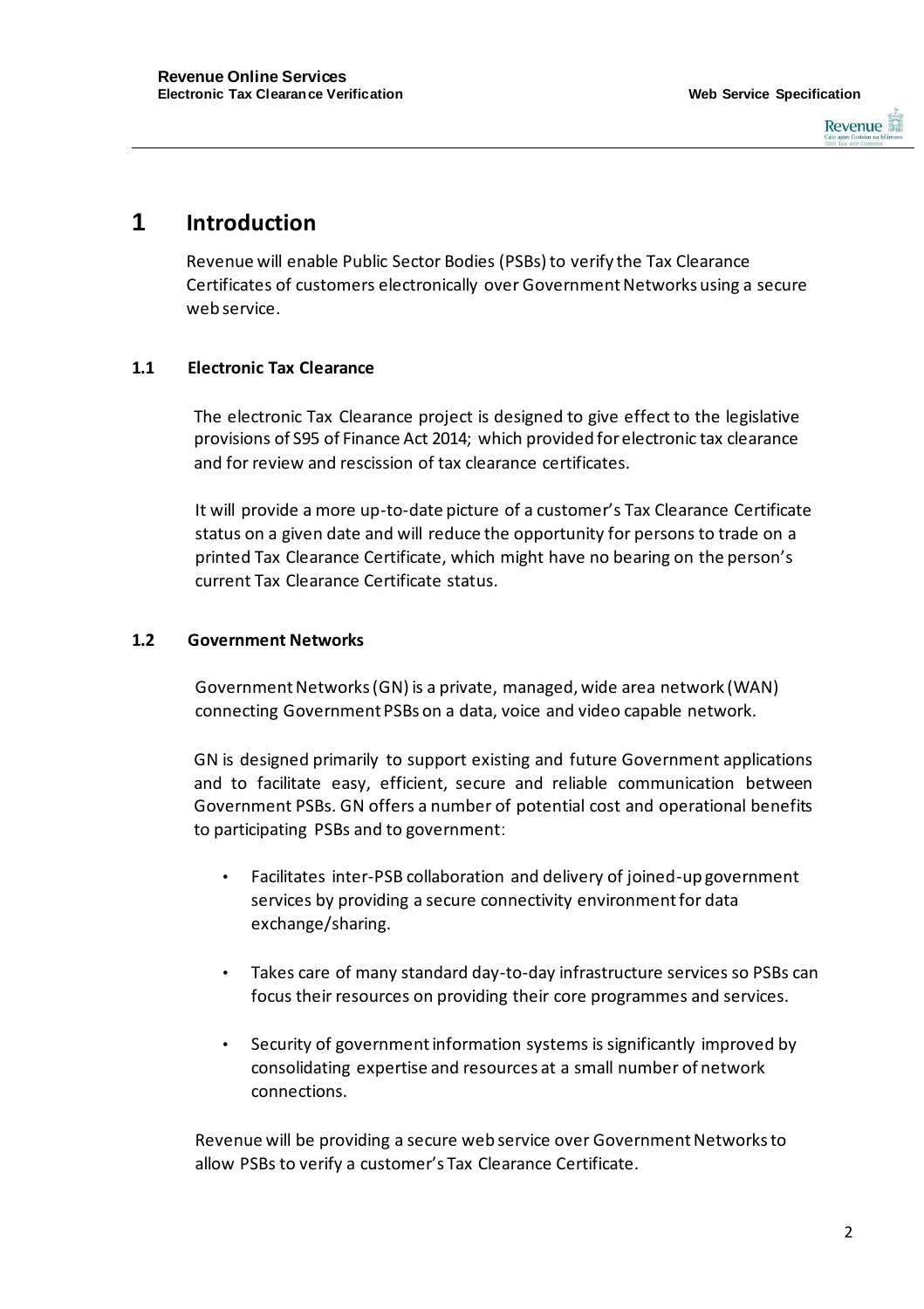

#### <span id="page-4-0"></span>**Web Service Verification of Tax Clearance Certificates**

The web service will allow a body to verify whether or not a customer currently holds a valid Tax Clearance Certificate. This verification includes both electronic TCCs and paper TCCs. This means that if a customer does not currently have an electronic TCC but has a paper TCC, the web service will verify that the customer has a valid TCC.

The web service will work on a per-customer basis; this means a separate request is required for each customer.

The web service will also require the details of the body carrying out verification.

Revenue will keep an audit of all requests made to the Verification web service. In addition, Revenue recommends that PSBs also keep an independent record/log of their requests.

## <span id="page-4-1"></span>**2 Service Description**

The service requires two query parameters, one parameter to specify the body carrying out the verification and one parameter to specify the customer to verify tax clearance for. The response will contain a field to indicate whether or not the customer currently holds a valid tax clearance certificate and a field containing the date and time that the verification was carried out.

#### <span id="page-4-2"></span>**2.1 HTTP Request**

The service can be accessed via an HTTP request with the following format:

GET https://[domain]**/live/etc-web/restful**/taxclearancecert?[parameters]

#### <span id="page-4-3"></span>**2.1.1 Parameters**

#### **Table 2-1 Request Parameters**

| <b>Name</b>          | <b>Type</b> | <b>Description</b>                                                                                                  | <b>Required</b> |
|----------------------|-------------|---------------------------------------------------------------------------------------------------------------------|-----------------|
| verifierTaxRefNumber | String      | Tax Reference Number (TRN) of the body carrying out the<br>tax clearance verification. There are two valid formats: | Yes             |
|                      |             | <b>NNNNNNX</b> (e.g. 1234567A)<br>NNNNNNXX (e.g. 1234567AH)                                                         |                 |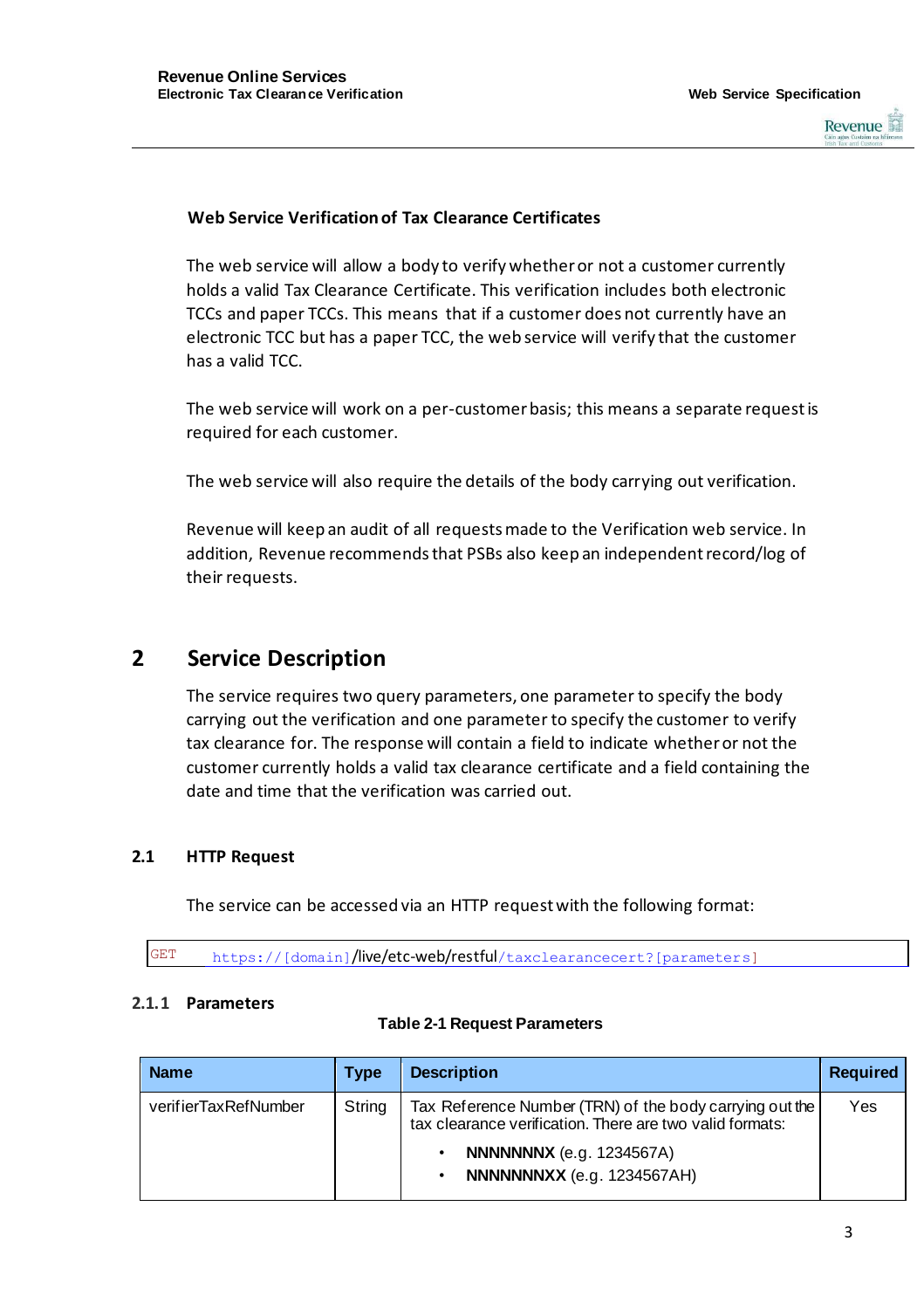

| taxRefNumber | String | Tax Reference Number (TRN) or PPSN of customer for<br>which tax clearance is being verified. There are five valid<br>formats: | Yes       |
|--------------|--------|-------------------------------------------------------------------------------------------------------------------------------|-----------|
|              |        | <b>NNNNNNX</b> (e.g. 1234567A)                                                                                                |           |
|              |        | NNNNNNXX (e.g. 1234567AH)                                                                                                     |           |
|              |        | NXNNNNNX (e.g. 8A12345T)<br><b>XNNNNNNX</b> (e.g. T1234567A)<br>XNNNNNNNXX (e.g. T1234567AH)                                  |           |
| verifierRef  | String | An internal reference identifier for use if required by the<br>verifier.                                                      | <b>No</b> |

Please note that the web service verification operates on a per-customer basis, so each customer will require a separate call to the web service.

#### <span id="page-5-0"></span>**2.1.2 Example**

```
GET https://[domain]/live/etc-web/restful/
taxclearancecert?verifierTaxRefNumber=2233224N&taxRefNumber=1234567A
```
#### <span id="page-5-1"></span>**2.1.3 Authentication**

Requests to the service will require HTTP basic access authentication. The necessary credentials do not form part of this document.

## <span id="page-5-2"></span>**2.2 Response**

If successful, the service returns with a 200 OK HTTP status code and a JSON response containing the result of the tax clearance verification, as follows:

#### <span id="page-5-3"></span>**2.2.1 Structure**

Successful JSON responses will adhere to the following structure: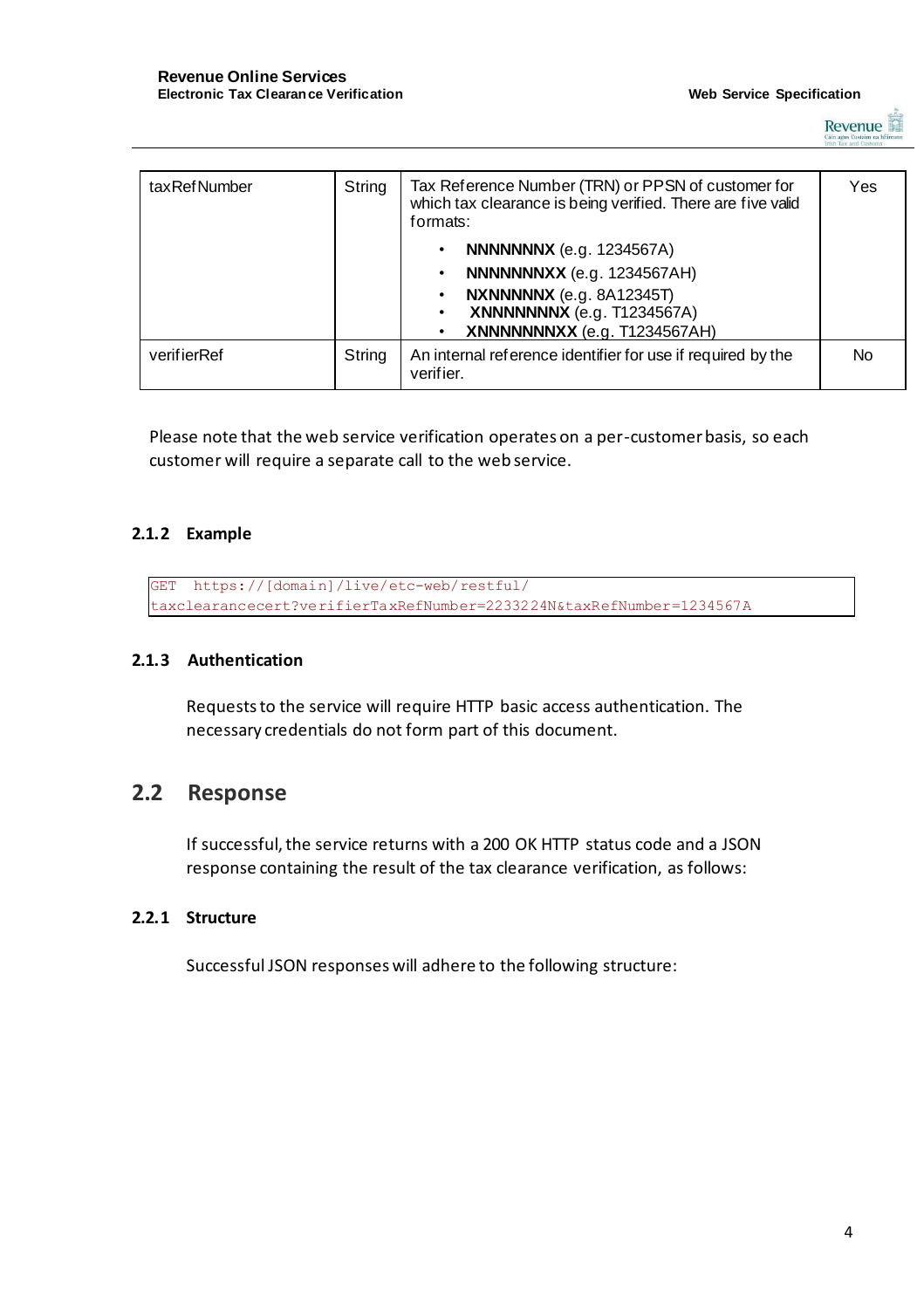

```
{
"$schema": "http://json-schema.org/schema#",
 "title": "Tax Clearance Certification Verification W eb Service Response",
 "description": "Response from the Tax Clearance Certification Verification W eb Service", 
 "id": "/",
 "type": "object", 
 "properties": { 
 "verifierTaxRefNumber": {
   "id": "verifierTaxRefNumber", 
   "type": "string"
  },
  "taxRefNumber": { 
   "id": "taxRefNumber", 
   "type": "string"
  },
  "verifierRef": { 
   "id": "verifierRef",
   "type": "string"
  },
  "firstName": {
   "id": "taxRefNumber", 
   "type": "string"
  },
  "mainName": {
   "id": "taxRefNumber", 
   "type": "string"
  },
  "taxClearanceCertExists": { 
   "id": "taxClearanceCertExists", 
   "type": "boolean"
  },
  "dateTimeVerified": { 
   "id": "dateTimeVerified", 
   "type": "string"
  }
 },
 "additionalProperties": false, 
 "required": [ 
 "taxRefNumber", 
"mainName", 
 "verifierTaxRefNumber", 
 "taxClearanceCertExists", 
 "dateTimeVerified"
]
}
```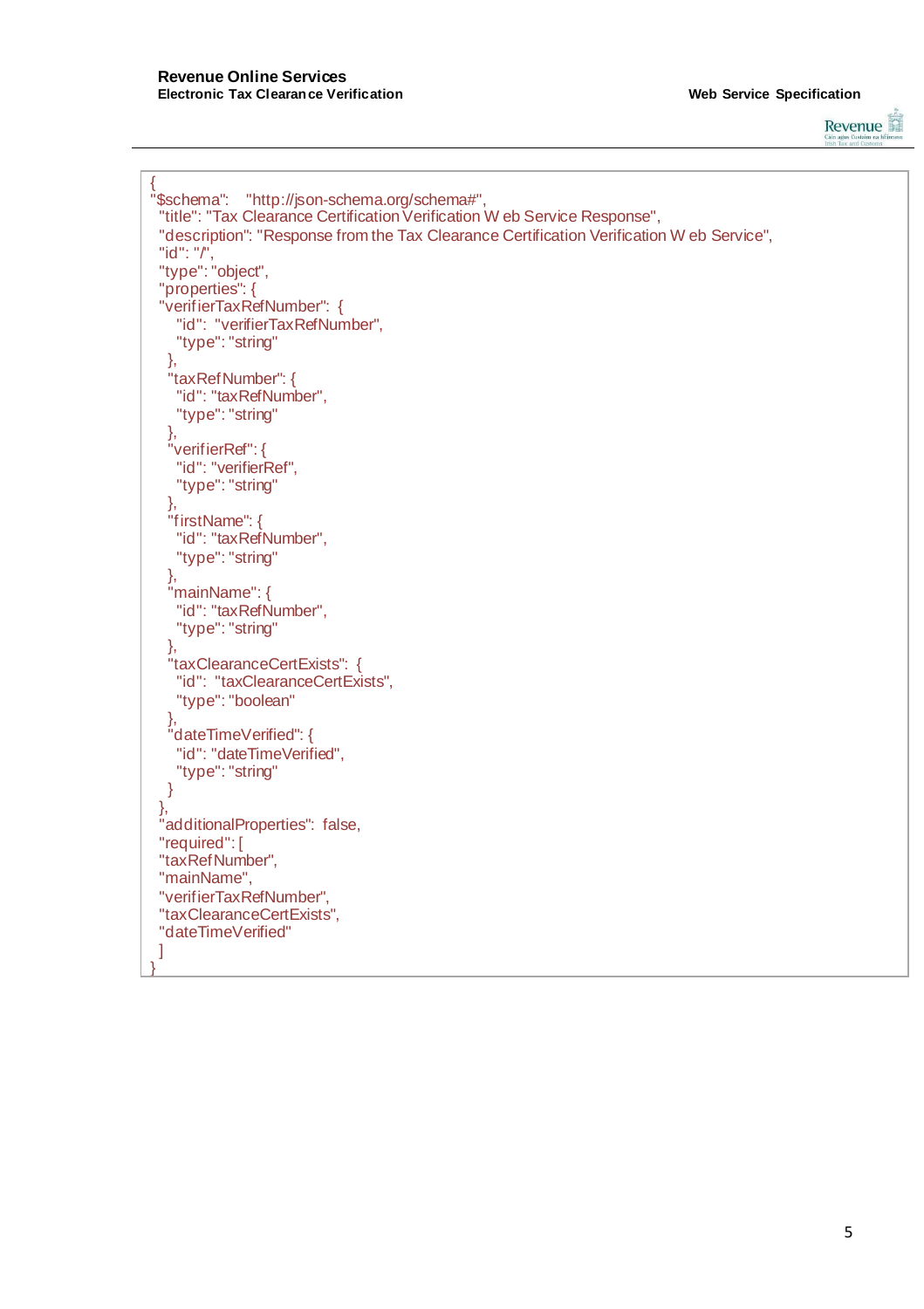

#### <span id="page-7-0"></span>**2.2.2 Example**

Please find an example below of a successful response for the example request in the previous section. The data in this response is for illustration purposes only.

```
{
"verifierTaxRefNumber": "2233224N", 
"taxRefNumber": "1234567T", 
"firstName": "JOHN",
"mainName": "DOE", 
"taxClearanceCertExists": true,
"dateTimeVerified": "2015-08-13T12:20:14+0100"
}
```
#### <span id="page-7-1"></span>**2.2.3 Response Field Details**

#### **Table 2-2 Response Fields**

| <b>Name</b>            | <b>JSON Type</b> | <b>Description</b>                                                                                                                                             | <b>Required</b> |
|------------------------|------------------|----------------------------------------------------------------------------------------------------------------------------------------------------------------|-----------------|
| verifierTaxRefNumber   | String           | Verifier TRN supplied in the request.                                                                                                                          | Yes             |
| taxRefNumber           | String           | Customer TRN supplied in the request.                                                                                                                          | Yes             |
| verifierRef            | String           | An internal reference identifier for use if required by<br>the verifier.                                                                                       | N <sub>o</sub>  |
| firstName              | String           | The first name of the customer (for individuals)                                                                                                               | No.             |
| mainName               | String           | The surname, company name or partnership name                                                                                                                  | Yes             |
| taxClearanceCertExists | <b>Boolean</b>   | True if the customer currently holds a valid Tax<br>Clearance Certificate. False if the customer does not<br>currently hold a valid Tax Clearance Certificate. | Yes             |
|                        |                  | Date and Time that the verification was carried out.                                                                                                           |                 |
|                        | String           | This would be returned in the following format: yyyy-<br><b>MM-dd'T'HH:mm:ssX</b>                                                                              | Yes             |
| dateTimeVerified       |                  | An example of this format is below:                                                                                                                            |                 |
|                        |                  | 2015-08-13T12:20:14+0100                                                                                                                                       |                 |

#### <span id="page-7-2"></span>**2.2.4 HTTP Status Codes**

The following table provides a summary of HTTP status codes that may be returned from the service.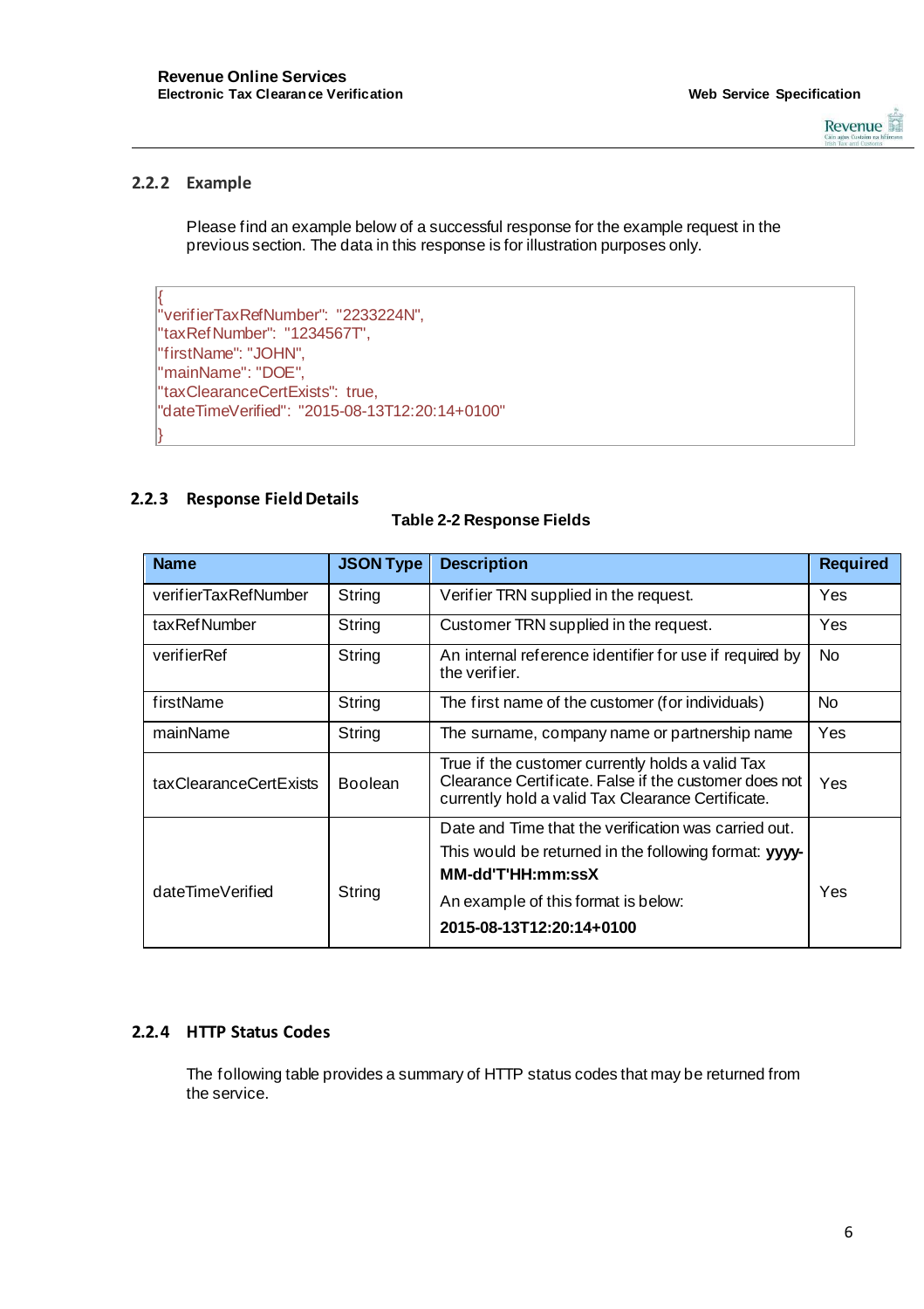

#### **Table 2-3 HTTP Status Codes**

| Code                                                                          | <b>Description</b>                                                                                                                                              |  |  |  |  |
|-------------------------------------------------------------------------------|-----------------------------------------------------------------------------------------------------------------------------------------------------------------|--|--|--|--|
| 200 OK                                                                        | Standard response for successful HTTP requests.                                                                                                                 |  |  |  |  |
|                                                                               | The request cannot be fulfilled due to bad syntax.                                                                                                              |  |  |  |  |
|                                                                               | This will include a description of why the status occurred. The possible values for this<br>description are:                                                    |  |  |  |  |
| 400 Bad Request                                                               | Invalid Parameter: Request does not include a required parameter                                                                                                |  |  |  |  |
|                                                                               | Invalid Parameter: Invalid format for customer taxRefNumber parameter<br>$\blacksquare$<br>Invalid Parameter: Invalid format for verifierTaxRefNumber parameter |  |  |  |  |
| 401 Unauthorized<br>The user credentials are not authorised for this service. |                                                                                                                                                                 |  |  |  |  |
|                                                                               | The requested resource could not be found but may be available again in the future.                                                                             |  |  |  |  |
| 404 Not Found                                                                 | This will include a description of why the status occurred. The possible values for this<br>description are:                                                    |  |  |  |  |
|                                                                               | Requested customer taxRefNumber is unknown to Revenue                                                                                                           |  |  |  |  |
|                                                                               | Requested verifierTaxRefNumber is unknown to Revenue                                                                                                            |  |  |  |  |
| 500 Internal<br>Server Error                                                  | The server encountered an unexpected condition which prevented it from fulfilling the<br>request.                                                               |  |  |  |  |
| 503 Service<br>Unavailable                                                    | The server is currently unable to handle the request.                                                                                                           |  |  |  |  |